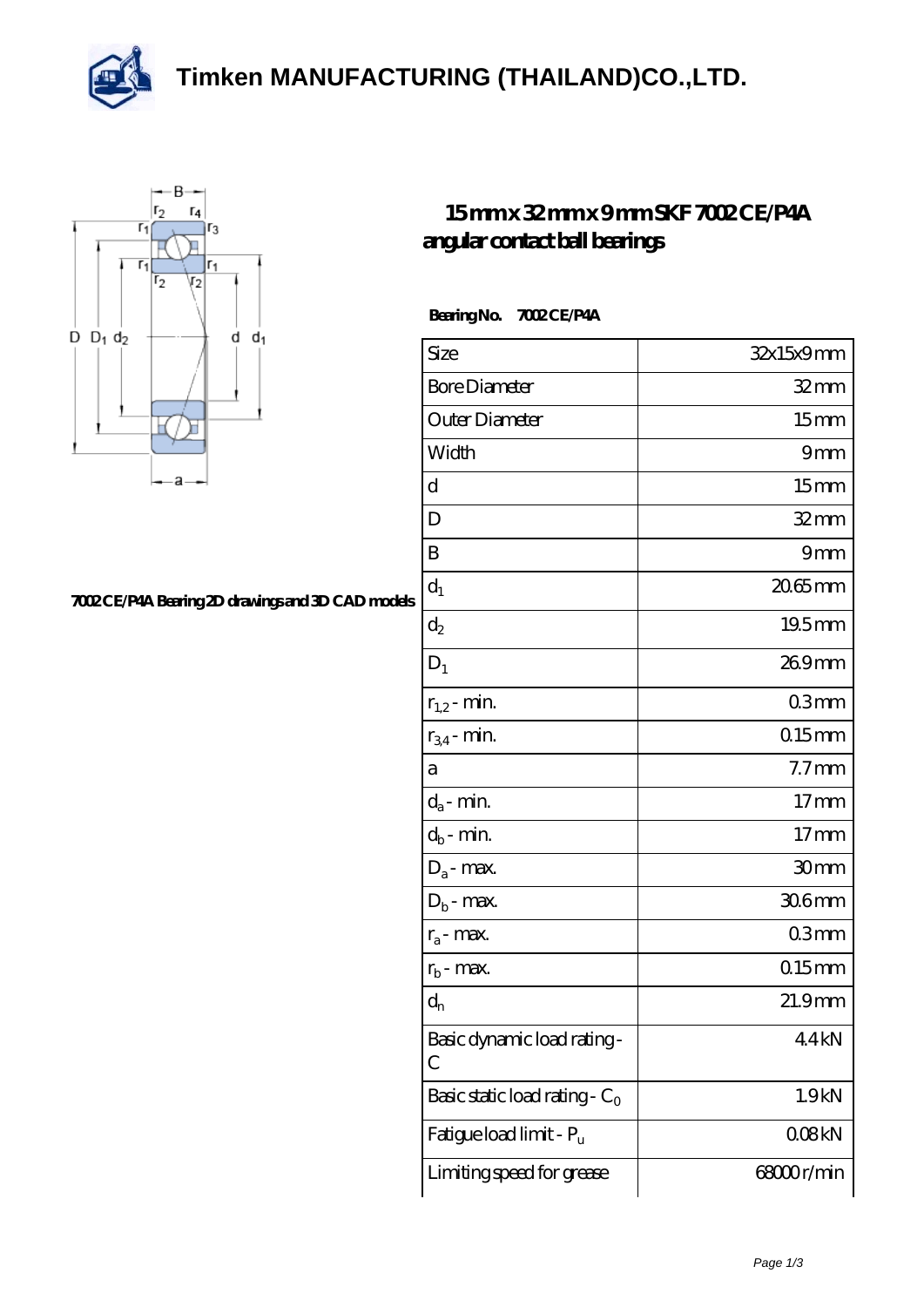

**[Timken MANUFACTURING \(THAILAND\)CO.,LTD.](https://m.thereclaimer.net)**

| lubrication                           |                   |
|---------------------------------------|-------------------|
| Limiting speed for oil<br>lubrication | 106000mm/min      |
| Ball - $D_w$                          | $4762$ mm         |
| $Ball - z$                            | 12                |
| $G_{ref}$                             | 05 <sub>cm3</sub> |
| Calculation factor - $f_0$            | 7.3               |
| Preload class $A - G_A$               | 25N               |
| Preload class $B - G_B$               | 70N               |
| Preload class $C - G_C$               | 140N              |
| Calculation factor - f                | 1.03              |
| Calculation factor - f                | 1                 |
| Calculation factor - $f_{2A}$         | 1                 |
| Calculation factor - $f_{2B}$         | 1.03              |
| Calculation factor - $f_{\chi}$       | 1.05              |
| Calculation factor - f <sub>HC</sub>  | 1                 |
| Preload class A                       | 16N/micron        |
| Preload class B                       | 25N/micron        |
| Preload class C                       | 34N/micron        |
| $d_1$                                 | 20.65mm           |
| $\mathrm{d}_2$                        | $19.5$ mm         |
| $D_1$                                 | 269mm             |
| $r_{1,2}$ min.                        | 03mm              |
| $r_{34}$ min.                         | $0.15$ mm         |
| $d_a$ min.                            | 17 <sub>mm</sub>  |
| $d_b$ min.                            | 17 <sub>mm</sub>  |
| $D_a$ max.                            | 30mm              |
| $D_{\rm b}$ max.                      | $306$ mm          |
| $r_a$ max.                            | 03 <sub>mm</sub>  |
| $r_{\rm b}$ max.                      | $015$ mm          |
| $d_{n}$                               | 21.9mm            |